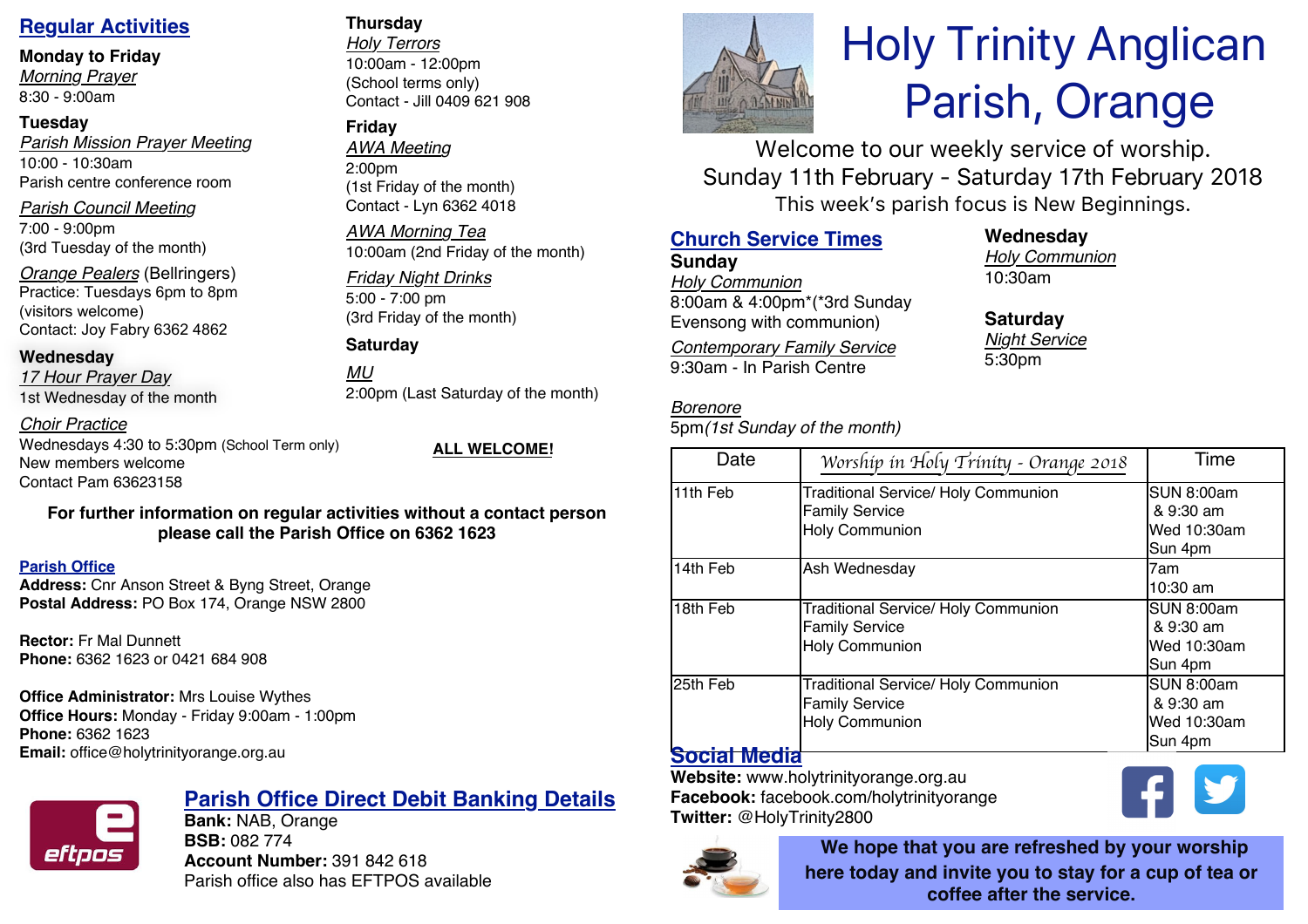## **Announcements:**

## **We welcome Parish Council Members for 2018-2020**

**David Perkins** - Chairman and Synod Representative **Rod Wykes** - Parish Council and Synod Representative **Louis Christie** - Warden **Mel Brown** - Rectors Warden **Bec Pearson** - Parish Council **Joy Westcott** - Parish Council **Lynne Middleton** - Parish Council **Jack McDonald** - Parish Council and Village Representative.

**ASH WEDNESDAY** - Service at 7am and 10:30am.

## **ALPHA HARVEST**

A new Alpha programme is planned next month with meetings held mid-week in the evening. We hope for a younger group this year involving working adults who are nonchurch goers. Alpha policy is to provide a free meal before guests view a video and have discussion. We want a restaurant meal in a private room at a pub. It is hoped that some members of our congregation may support by praying for and paying for one guest as their personal contribution to evangelism. They won't be \$100 dollar meals but a venue charging around \$20 – 25 for an evening meal has been chosen. As the course runs for 12 weeks, the cost of such a proposal is easily calculated. Please pray for this outreach and advise Louise in the office if you will play a vital part in the harvest.

Luke 10 : 2 *"The harvest is great but the workers are few. So pray to the Lord who is in charge of the harvest; ask Him to send more workers into his fields".*

**AGM - Financial** - By the end of March once Audit is finished.

**People - Prayer Ministry** - Starting a chapter of prayer for the order of St.Luke the Physician in Australia. Interested parties, please contact Fr Mal or Jenny Dedoncker 63613338.

**Holy Trinity Orange T-Shirts.** Have you purchased a T-Shirt yet? These are available from the office for \$30. Various sizes available or contact Rod Wykes if you wish to order a different size.

## **2018 Services Resume**

**Parish Council - Tuesday 13th February at 7:00pm (Please note: Change of date).** 

**Friday Night Drinks**: We will resume on Friday 16th February 2018.

**Mother's Union -** Will return on 24th Feb at 2pm

**Fundraising for the Church - Recycling & Return and Earn.** 

Thank you to everyone who brings in their recyclable goods, Each donation adds up and is put to good use. We will now also welcome plastic bottles, glass, liquid paperboard (cartons) along with the aluminium and steel and including car batteries.

## **From the Rector's Desk**

Countries that we need to be praying for because of persecution in 2018

Isn't it interesting that some of these are countries that we as Australians love to visit on holidays, or we play international sport with, yet they are the top 50 countries of persecution towards what many people in Australia take for granted – Our Christian Heritage…..

| Country and<br>Ranking | Information                                                                                                                 |                                                                                                                                                           |
|------------------------|-----------------------------------------------------------------------------------------------------------------------------|-----------------------------------------------------------------------------------------------------------------------------------------------------------|
| 5. Pakkistan           | Region<br>Sources of Persecution<br>Population<br><b>Christian Population</b><br>Religions<br>Government<br>Leader<br>Score | Asia<br><b>Islamic Oppression</b><br>196,744,000<br>3,938,000<br>Islam<br><b>Ferderal Republic</b><br>President Mamnoon Hussain<br>86/100                 |
| 6. Eritrea             | Region<br>Sources of Persecution<br>Population<br><b>Christian Population</b><br>Religions<br>Government<br>Leader<br>Score | Africa<br>Dictatorial Paranoia<br>5,482,000<br>2,540,000<br>Islam/Christian<br>Authoritarian Presidential<br>Regime<br>President Isaias Afwerki<br>86/100 |